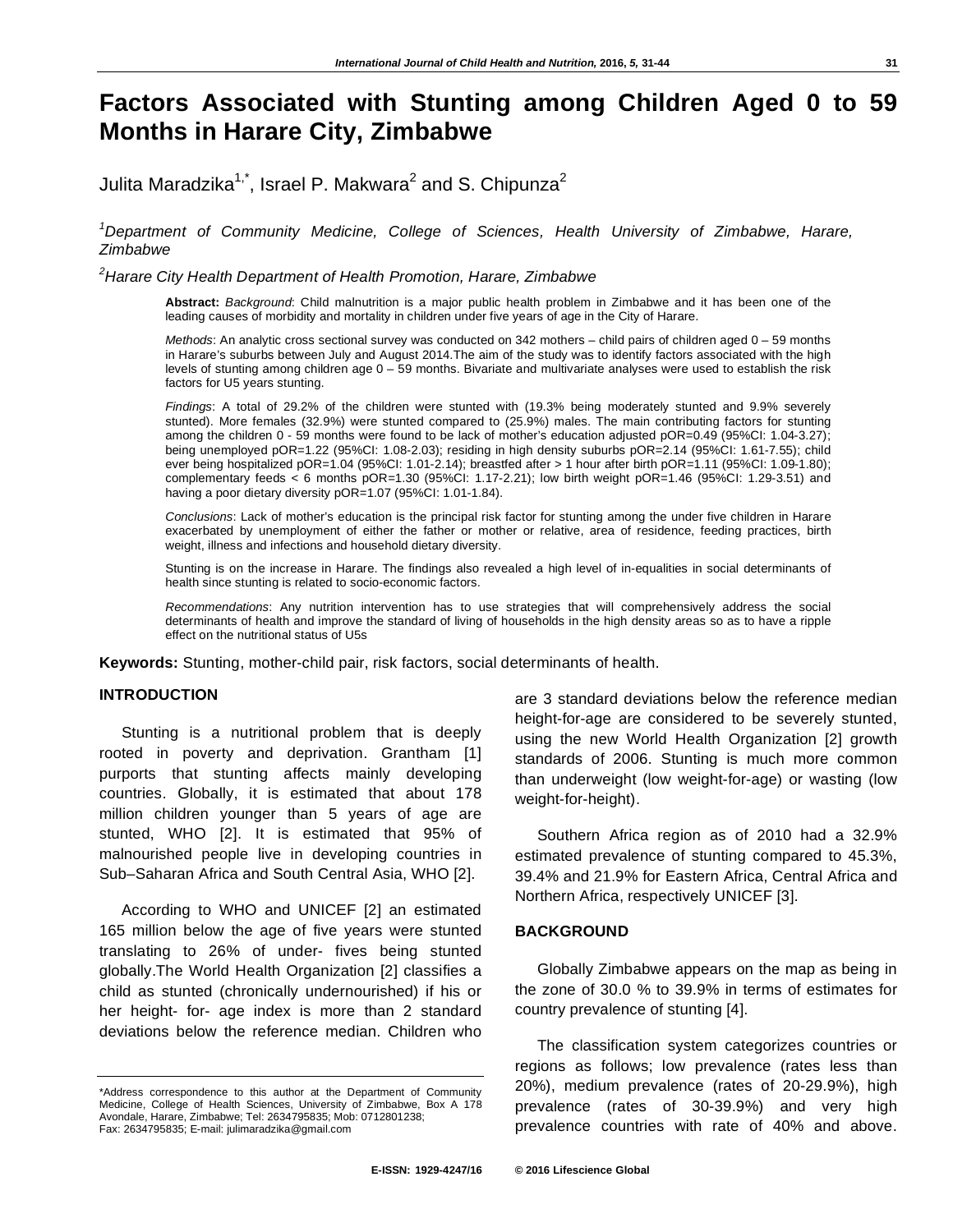



Furthermore the Food and Nutrition Council [5] survey indicates that boys were more likely to be malnourished than girls across all indices. In Zimbabwe the prevalence of stunting among children aged  $0 - 59$ months has increased over the years from 21% in the 1994 ZDHS [6] to 28% in the 2005/6 ZDHS [7] to the current 33.8% as indicated in the 2010/11 ZDHS [8].

The prevalence of children with a short stature in Harare as of 2010 was 28% (CI: 25.1 – 32.4), Food and Nutrition Council [5]. The ZDHS [8] 2010-11 indicates that the overall prevalence of stunting in Harare stands at 29% and that for severe stunting is 9.3%. According to the Zimbabwe National Nutrition Survey [9] of 2010 the percentage of children between 6 and 59 months of age classified as stunted is 28.7% against a target of below 2.3%. As a consequence approximately one in every three children aged 0-59 months in Harare is stunted.

According to UNICEF [3] Reports on nutrition, causes of stunting are multifaceted and multidimensional and include poor complementary feeding as well as not exclusively breast feeding children.

In Harare the City Health Department's mortality patterns indicate that over 40% of children under 5 years who die have malnutrition as an underlying cause. Thus malnutrition is the  $4<sup>th</sup>$  cause of death among the  $< 24$  months age group and  $3<sup>rd</sup>$  leading cause of death among the <5 age group. Stunting increased over the years from 2007 to 2011 in Harare, with a year on year increment in its prevalence (Harare

City Health Department annual reports, 2007 – 2011) [10].

Against this background we therefore set out to undertake a study so as to explore the possible risk factors that determine chronic malnutrition among children under 5 years of age in Harare City during the year 2014.

Social determinants of health are factors that can determine the health outcome of households and communities in both negative and positive terms. Social determinants are also responsible for exacerbating inequalities in society and the inequalities further decrease chances of individuals to attain health. Various studies for U5 nutrition in developing countries have identified that child malnutrition is related to these inequalities.

Mandrefo *et al*. [11] carried out a community based cross sectional survey to determine risk factors and the prevalence of malnutrition among 796 children 6-59 months paired with care-givers in Ethiopia. Their findings indicate that underweight was significantly associated with having more than 4 children born to the mother, poor education of the father, and having had diarrhoea in the past 2 weeks. Not practicing family planning and time of commencing complementary feeding were related to wasting.

Ngianga-Bakwin Kandala *et al*. [12] investigated the impact of geographical setting on the nutritional status of children U5 in the Democratic Republic of Congo using data from a national household representative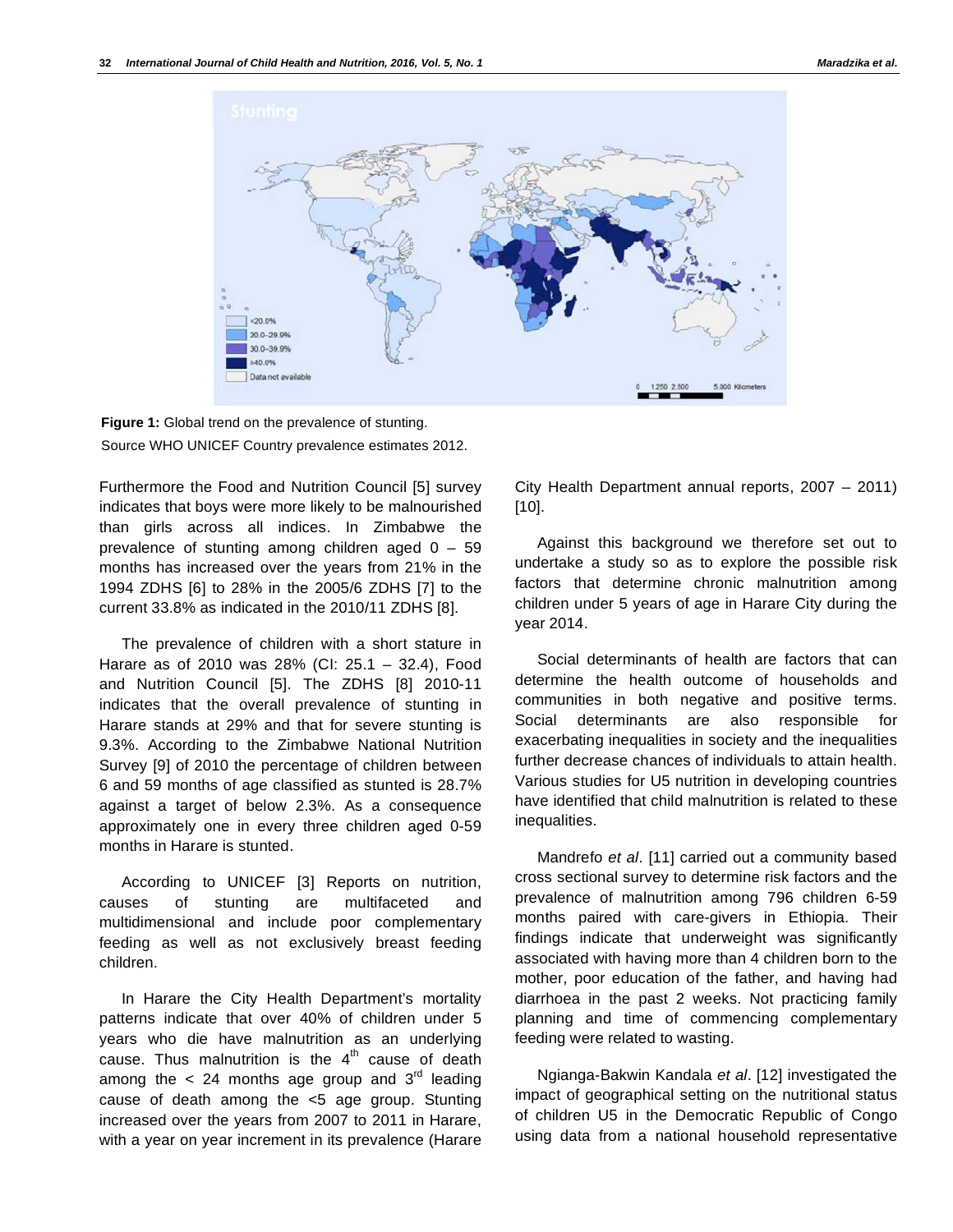sample. Their methods of analysis enabled them to examine geographical variation of the nutritional status of U5. They were also able to determine the extent to which the geographical pattern is influenced by other factors such as socio economic factors, and soft but volatile issues such as political, environmental, conflicts and cultural factors. In the end their analysis showed that malnutrition was present in all the provinces but it was more marked in rural areas

Tishome *et al*. [13] conducted a cross sectional study to identify the determinants of stunting focusing on food surplus areas in Ethiopia so as to identify the differential impact of other determinants such as demographics and psychographics and health factors. Factors related to malnutrition included the sex of the child, diarrhoeal episode, age at introducing complementary feeding and duration of breastfeeding.

Zere and D. McIntyre [14] analyzed data from the Standards and Development Survey from a sample of 3755 under five children so as to assess the burden of socio economic inequalities against under- five (U5) malnutrition in South Africa. Household income was used as a proxy indicator for economic status. The different types of malnutrition were calculated using the illness concentration index. Stunting was found to be concentrated in the Eastern Cape and Northern provinces which are already known to be very poor provinces. The findings also revealed that malnutrition was related to socio economic status.

However there were no inequalities in nutritional status among children from the white households. Their findings supported the assumption that inequalities in socio economic status of households does affect the nutritional status of U5 children negatively or positively.

# **Statement of the Problem**

Maternal and child undernutrition is directly attributable to 35% of all global child deaths [4]. In Harare the Health Department's mortality patterns indicate that over 40% of children under 5 years who die have malnutrition as an underlying cause. Thus malnutrition is the  $4<sup>th</sup>$  cause of death among the  $< 24$ months age group and 3<sup>rd</sup> leading cause of death among the <5 age group. The deterioration in nutritional status of the children under-five years is a public health concern. Stunting increased over the years from 2007 to 2011 in Harare [6-8] with a year on year increment in its prevalence Harare City Health Department annual reports, 2007 – 2011 [10].

#### **Justification**

Stunting is preventable and measures can be put into place to prevent its occurrence. The study was conducted so that modifiable factors associated with the development of stunting can be identified and targeted for preventive programming. Factors associated with and the possible causes of stunting among the < 59 months age group had not yet been explored in Harare's suburbs. Evidence generated from the study is required to inform policy, practice as well as to generate interest in further studies.

# **Research Questions**

- 1. What is the prevalence of stunting among < 59 months age group in Harare city?
- 2. What are the principal causes of stunting in Harare city among < 59 months age group?

#### **Objectives**

To identify and determine factors associated with stunting among children age 0–59 months in Harare.

# *Specific Objectives*

To determine the prevalence of stunting among children aged < 59 months age group.

To assess the socio-economic factors associated with stunting in < 59 months age group.

To determine health service related factors associated with stunting.

To determine patient related factors associated with stunting.

To make appropriate recommendations for interventions.

# **Data Capturing and Analysis**

Epi Info version 3.5.3 was used to enter, clean and analyze the data. Frequencies and proportions were be generated for independent variables. In the Univariate analysis, chi-square test/ univariate logistic regression analysis was performed to determine associations between independent variables and outcome of interest stunting. Stratified analysis was done to control for confounding factors and to identify effect modifying variables. Multivariate logistic regression analysis was performed to identify independent risk factors associated with stunting. The logistic regression model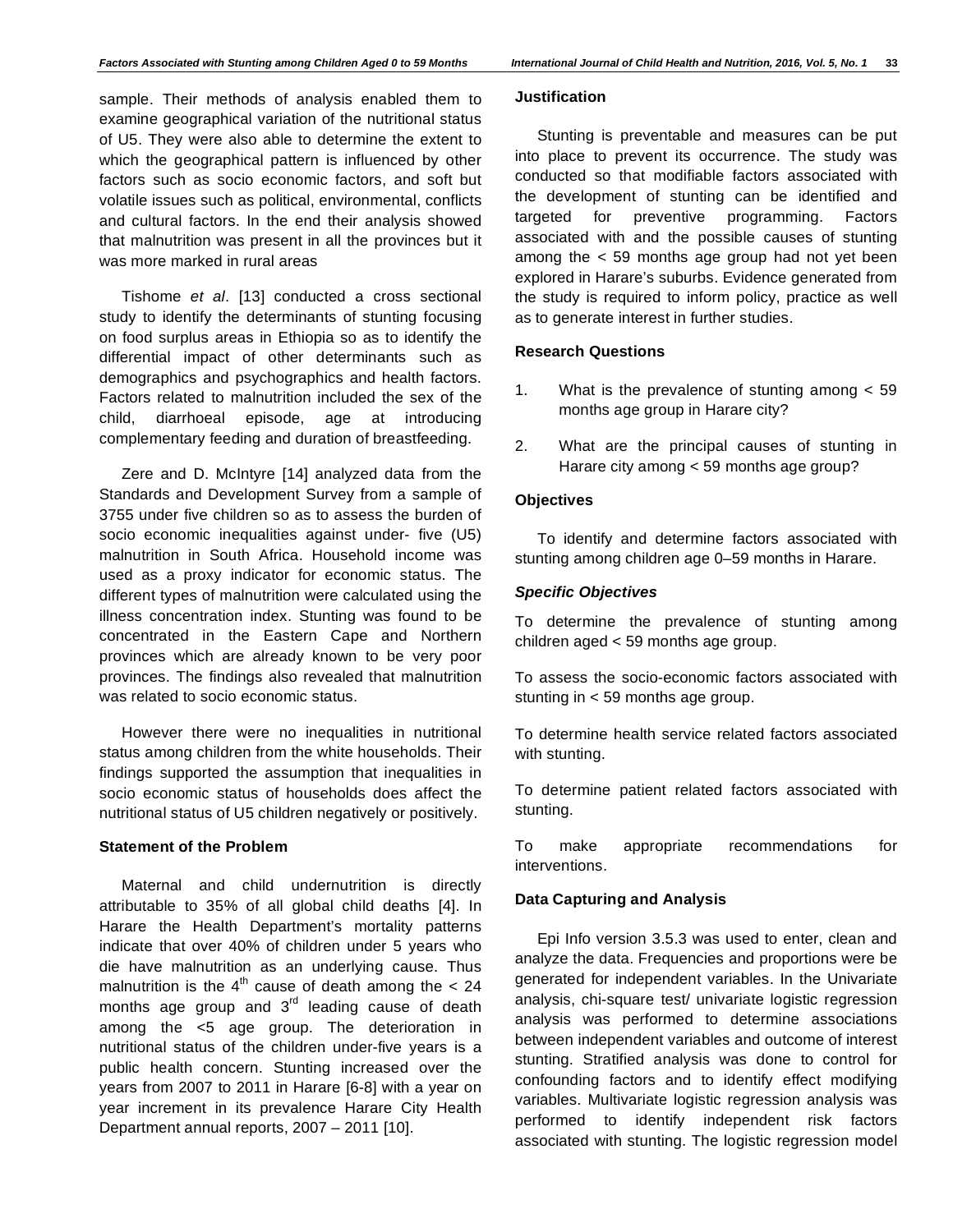included all variables with a p-value of 0.25 or less. Logistic regression results were presented using odd ratios (OR) and their 95% confidence interval (CI).

#### **METHODS**

An analytical cross sectional study was conducted in 4 districts in Harare City on children aged  $0 - 59$ months and their caregivers. A Harare resident with a child aged  $0 - 59$  months and caregiver aged 18 years or above were included in the study. A minimum sample size of 337 respondents was determined. Multistage sampling technique was used.The first stage involved the random selection of four 4 districts out of 8 administrative districts using the table of random numbers. The second stage involved randomly selecting 2 suburbs from each selected district. At the third stage, households were randomly selected using the table of random numbers from the list of households available. At household level a motherand- child pair was identified and studied.

# **Ethical Procedures**

The proposal was approved by the College of Health Sciences Joint Institutional Review Board (JREC) and the Medical Research Council of Zimbabwe. During data collection Guardians were provided with explanation about the objectives of the study and were given time to ask questions in any aspects of the study that they did not understand All respondents signed a consent before the data collection process was carried out.

# **Data Collection**

Data was collected using a structured interviewer administered questionnaire to a mother/caregiver – child pair to establish the determinants and risk factors of stunting among the  $0 - 59$  months old children. This questionnaire contained sections to assess information on demographic, socioeconomic, anthropometric, health related and dietary factors.

# **RESULTS**

A total of 342 children aged  $6 - 59$  months were sampled into the study, their median age was 16 months (with interquartile range (IQR);  $Q_1=11$ ,  $Q_3=26$ ) and 178 (52%) were males. A total of 342 questionnaires were administered to the mother/caregiver - child pairs and corresponding anthropometry was measured. Most (96%) of the children in the sample were born in health care institutions.

| Table 1: Prevalence of Stunting in Harare, 2013 (n = |  |  |  |  |
|------------------------------------------------------|--|--|--|--|
| 342)                                                 |  |  |  |  |

| Variable               | <b>Frequency</b> | %    |
|------------------------|------------------|------|
| <b>Stunting status</b> |                  |      |
| Moderate stunting      | 66               | 19.3 |
| Severe stunting        | 34               | 9.9  |
| Not stunted            | 242              | 70.8 |

Overall stunting in children  $6 - 59$  months was 29.2%, with moderate stunting at 19.3% and severe stunting at 9.9% (Table **1**). Compared to males, more females were stunted (32.9% *vs*. 25.9%), while more males were wasted than females (Table **2**).

Most of the mothers/caregivers had attained secondary education 271 (79.2%) whereas 55 (16%) had completed primary schooling. Most respondents were unemployed 242 (71%) and these women further rely on their husbands as the main sources of family income 334 (97.7%).

The median weight of non-pregnant/breastfeeding mothers were 62 kgs (with IQR;  $Q_1 = 54.9$ ;  $Q_3 = 70.2$  kgs) with a corresponding median body mass index of 23.36 kg/m<sup>2</sup> (Q<sub>1</sub> = 21.47, Q<sub>3</sub> = 27.16)their median height was 1.61 m (with IQR;  $Q_1 = 1.58$ ,  $Q_3 = 1.65$  m). The gestation period for 322 (94.2%) of the children were full term. Most mothers (82.2%) cited growth monitoring as the main reason for their previous health centre visits. Almost half the children 156 (45.6%) had suffered some form of illness in the 2 weeks preceding the day

#### **Table 2: Prevalence of Stunting by Gender in Harare, 2013 (n = 342)**

| Variable               | Male      |        | Female           |        |
|------------------------|-----------|--------|------------------|--------|
|                        | Frequency | $(\%)$ | <b>Frequency</b> | $(\%)$ |
| <b>Stunting status</b> |           |        |                  |        |
| Moderate stunting      | 32        | (18.0) | 34               | (20.7) |
| Severe stunting        | 14        | (7.9)  | 20               | (12.2) |
| Not stunted            | 132       | (74.2) | 110              | (67.1) |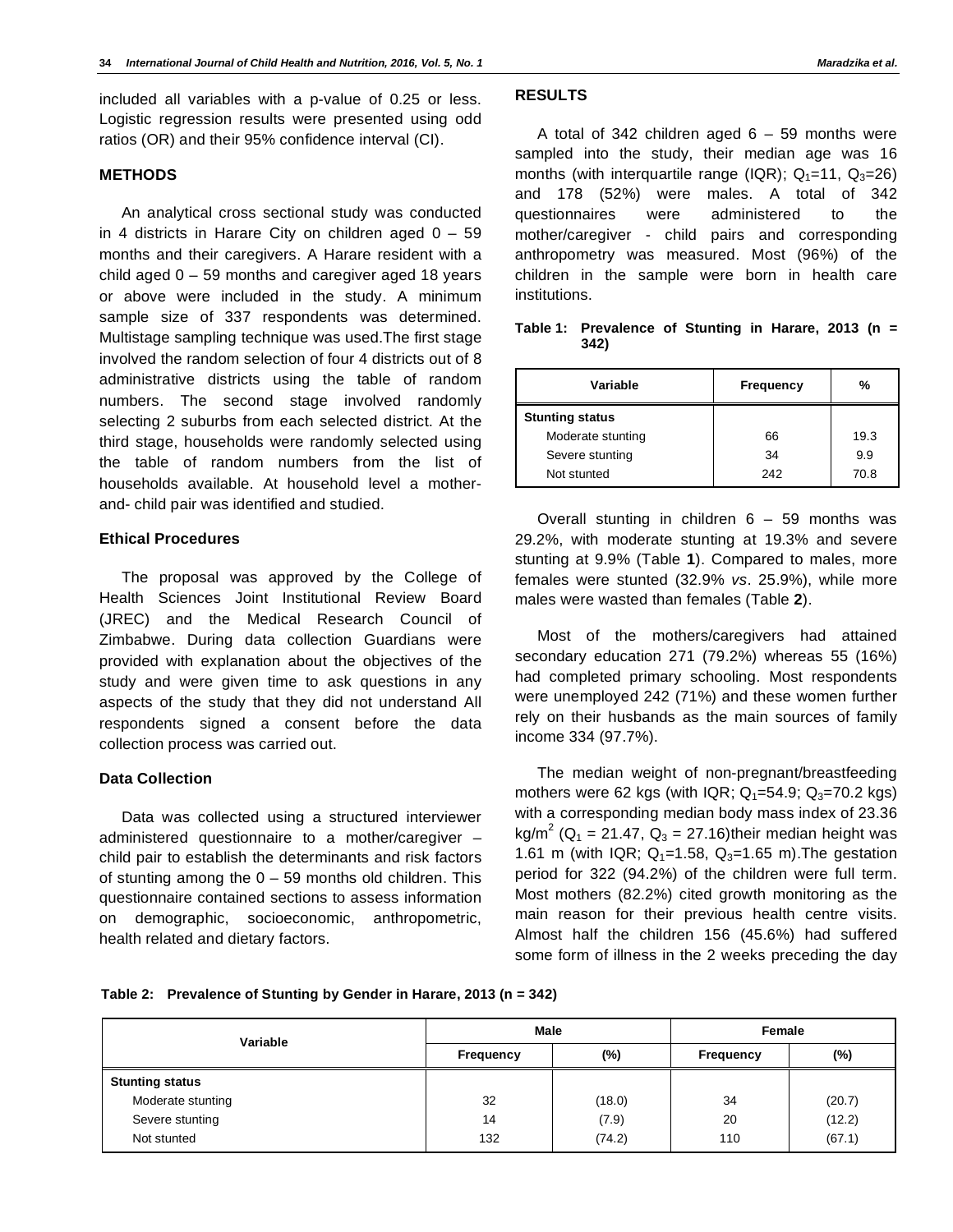of the interview. The report of a child having ever been breastfed was universal with 335 (98%) having been given mother's milk.

#### **Table 3a: Distribution of Background Information of Children between 0 – 59 Months (n = 342)**

| Variable                         | Frequency      | %    |
|----------------------------------|----------------|------|
| <b>Gestation period</b>          |                |      |
| Full term                        | 322            | 94.2 |
| Pre-term                         | 20             | 5.8  |
| Main reason for clinic visit     |                |      |
| Growth monitoring                | 281            | 82.2 |
| Immunization                     | 26             | 7.6  |
| Treatment                        | 35             | 10.2 |
| Illness in last 2 weeks          |                |      |
| Yes                              | 156            | 45.6 |
| No                               | 186            | 54.4 |
| Ever admitted to hospital        |                |      |
| Yes                              | 40             | 11.7 |
| <b>No</b>                        | 302            | 88.3 |
| Child ever breastfed             |                |      |
| Yes                              | 335            | 98   |
| No                               | $\overline{7}$ | 2    |
| Time first put to breast         |                |      |
| Less than 1 hour                 | 201            | 60   |
| $1 - 24$ hours                   | 108            | 32.2 |
| $> 1$ day                        | 20             | 6    |
| Don't know                       | 13             | 1.8  |
| <b>Child still breastfeeding</b> |                |      |
| Yes                              | 165            | 49   |
| <b>No</b>                        | 172            | 51   |
| Age child stop breastfeeding     |                |      |
| $0 - 6$                          | 11             | 6.5  |
| $7 - 12$                         | 23             | 13.6 |
| $13 - 19$                        | 105            | 61.4 |
| $20+$                            | 32             | 18.5 |
| History of < 6 months feeds      |                |      |
| Yes                              | 83             | 24.5 |
| No                               | 256            | 75.5 |

| Table 3b: Socio-Demographic Characteristics of children |  |
|---------------------------------------------------------|--|
| $(n = 342)$                                             |  |

| Variable              | <b>Frequency</b> | %    |
|-----------------------|------------------|------|
| <b>Sex</b>            |                  |      |
| Male                  | 178              | 52   |
| Female                | 164              | 48   |
| <b>Place of birth</b> |                  |      |
| Hospital              | 149              | 43.6 |
| Clinic                | 180              | 52.6 |
| Home                  | 13               | 3.8  |

Most of the children (96.2%) were delivered at a health institution, however only 201 (60%) were put to breast within the first hour, furthermore 139 (81.5%) were weaned from breast milk before the internationally agreed 24 months. The children' median weight was 10.3 kgs, median height was 10.kgs and the mid-upper arm circumference was15.1 centimeters.

|  | Table 4: Household Variety of Food Intake (n = 342) |  |  |  |  |  |
|--|-----------------------------------------------------|--|--|--|--|--|
|--|-----------------------------------------------------|--|--|--|--|--|

| Variable      | Last 24 hours    |        | Last 7 days      |        |  |
|---------------|------------------|--------|------------------|--------|--|
|               | <b>Frequency</b> | $(\%)$ | <b>Frequency</b> | $(\%)$ |  |
| Carbohydrate  |                  |        |                  |        |  |
| Cereals       | 324              | (94.7) | 340              | (99.4) |  |
| Tubers        | 131              | (38.3) | 260              | (76.0) |  |
| Vegetables    | 180              | (52.6) | 262              | (76.6) |  |
| Fruits        | 197              | (57.6) | 306              | (89.5) |  |
| Meats         | 201              | (58.8) | 289              | (84.5) |  |
| Eggs          | 95               | (27.8) | 250              | (73.1) |  |
| Fish          | 38               | (11.1) | 167              | (48.8) |  |
| Lentils       | 98               | (28.7) | 252              | (73.7) |  |
| Milk products | 289              | (84.5) | 270              | (78.9) |  |
| Fats          | 316              | (92.4) | 334              | (97.7) |  |

Table **7** above shows the history of food intake in the last 24 hours and seven days. Most (73.3%) of the respondents reported a food score of more than 6 out of 10. The median birth weight of children was 3 015 grammes (with IQR;  $Q_1 = 2 700$ ,  $Q_3 = 3 350$ ) while the median age of introduction of complementary feeds was 6 months (with IQR;  $Q_1 = 3$ ,  $Q_3 = 6$ ). In addition the median number of meals children ate the previous day was 3 (with IQR;  $Q_1 = 2$ ,  $Q_3 = 4$ ). Most of the mothers 284 (83%) were aware of the consultation fees by type of service required.

Household treatment of drinking water was low with a proportion of 133 (38.9%). Most respondents reported sharing one toilet with other households and the median for families sharing a toilet was 2 families (with IQR;  $Q_1 = 1$ ,  $Q_3 = 4$ ). Toilet usage was however high with most mothers 308 (90.1% indicating they had used toilets to dispose of their children' faeces.

Majority of the mothers 139 (40.6%) highlighted the borehole as their preferred choice of water for drinking. Municipal water was unpopular as indicated by the 123 (36%) who resort to drinking municipal water as boreholes in their neighbourhood are not working. Borehole water was the main alternative source of water for drinking 208 (60.8%), followed by municipal water 69 (20.2%) and protected wells coming third at 54 (15.8%).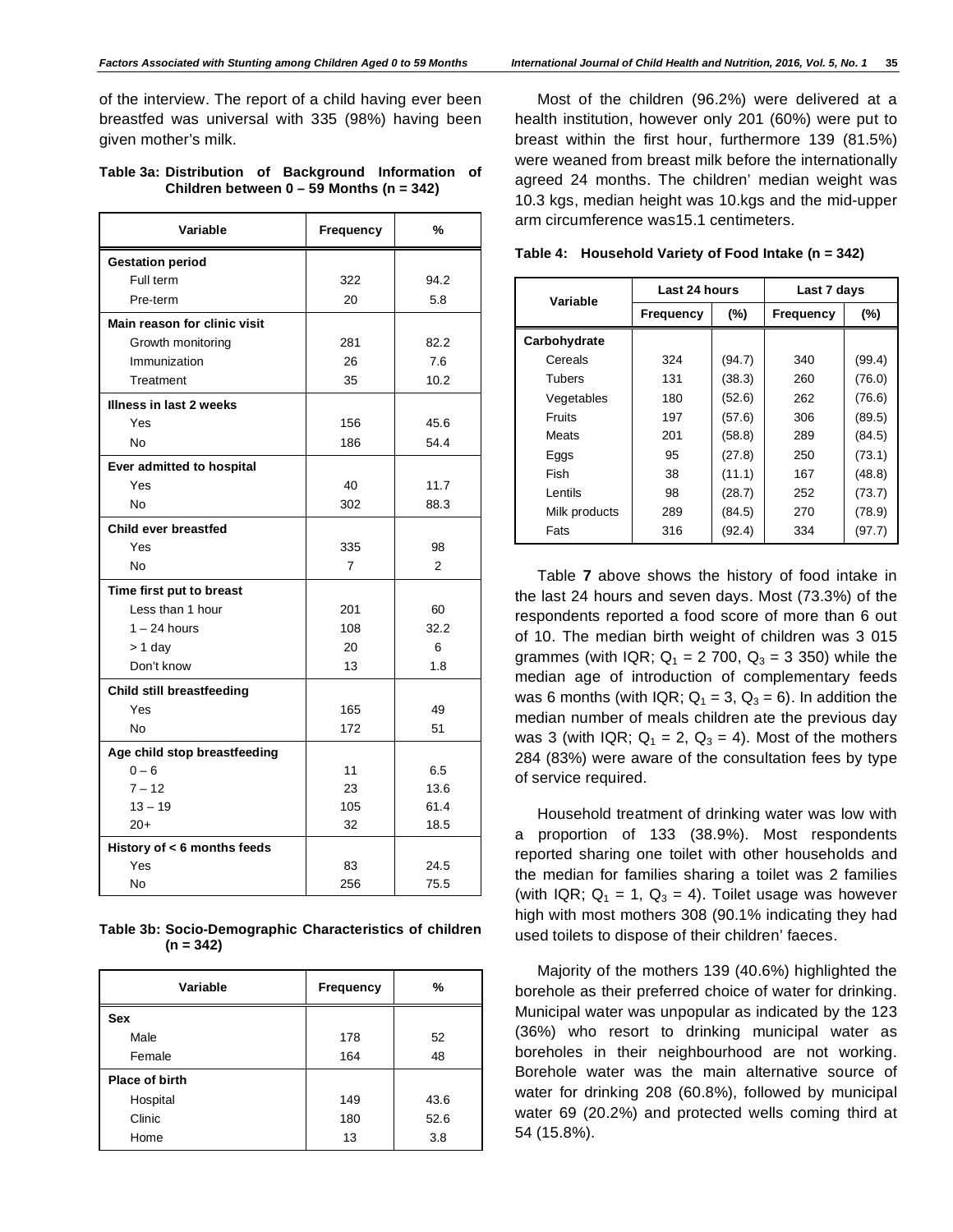

**Figure 2:** Main sources of drinking water in Harare 2014 (n = 342).



**Figure 3:** Types of toilets in use by Harare residents in 2013 (n = 342).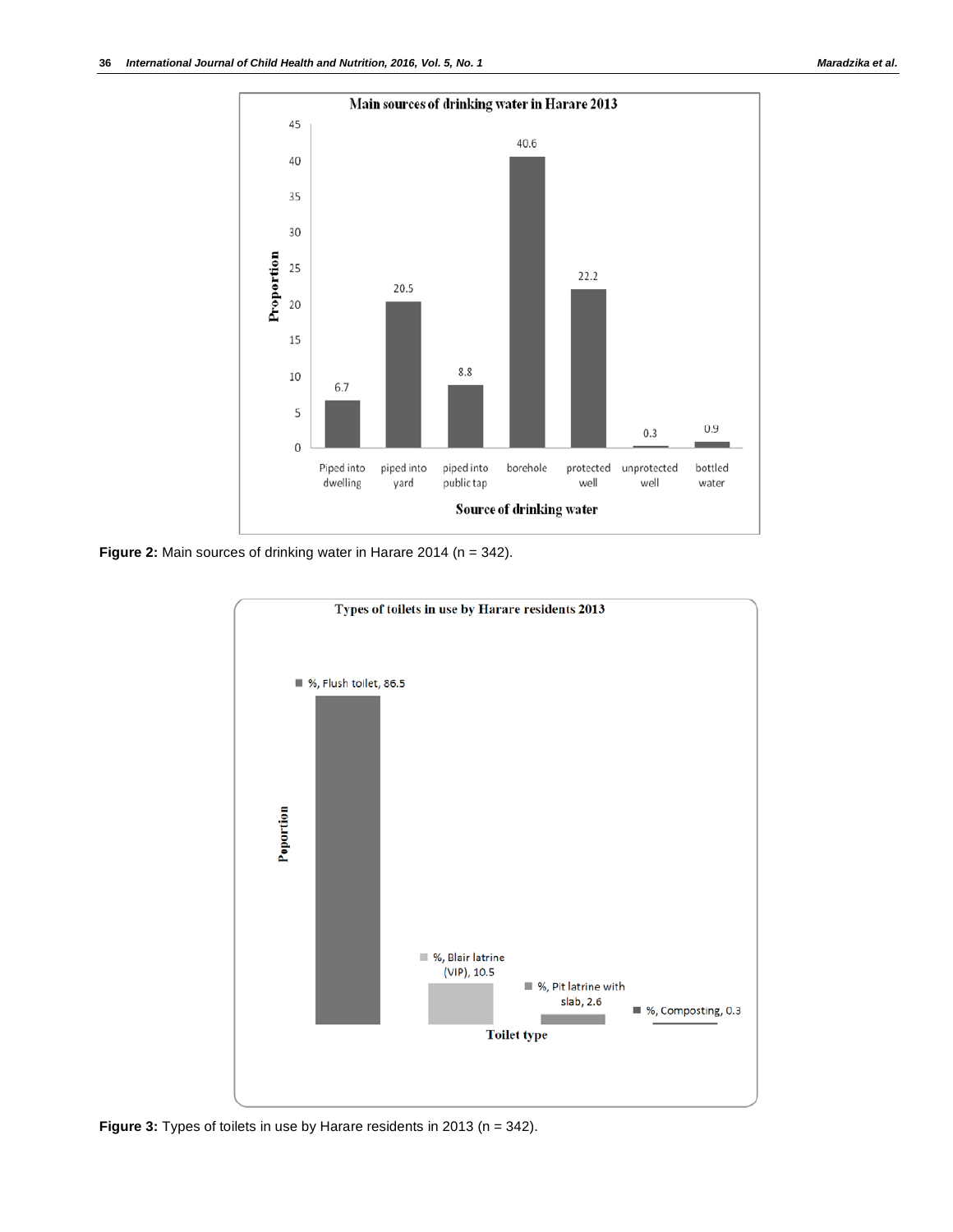

**Figure 4:** Types of toilets in use by Harare residents in 2013 (n = 342).

# **Table 5: Socio-Demographic Characteristics Associated with Stunting**

| Variable                   | <b>Stunted</b> |                |      | 95 % CI       |         |
|----------------------------|----------------|----------------|------|---------------|---------|
|                            | <b>Yes</b>     | <b>No</b>      | pOR  |               | p-value |
| Sex                        |                |                |      |               |         |
| Male                       | 46             | 132            | 0.71 | $0.45 - 1.13$ | 0.19    |
| Female                     | 54             | 110            |      |               |         |
| Place of birth             |                |                |      |               |         |
| Home                       | 3              | 10             | 0.72 | $0.19 - 2.66$ | 0.85    |
| Institution                | 97             | 232            |      |               |         |
| <b>Education of mother</b> |                |                |      |               |         |
| Primary                    | 25             | 37             | 1.85 | $1.04 - 3.27$ | $0.04*$ |
| Secondary                  | 75             | 205            |      |               |         |
| Occupation                 |                |                |      |               |         |
| Unemployed                 | 32             | 67             | 1.22 | $1.08 - 2.03$ | $0.02*$ |
| Employed                   | 68             | 174            |      |               |         |
| Source of income           |                |                |      |               |         |
| Husband                    | 96             | 238            | 0.40 | $0.10 - 1.65$ | 0.36    |
| Self                       | 4              | $\overline{4}$ |      |               |         |
| <b>Monthly income</b>      |                |                |      |               |         |
| Above USD\$300             | 33             | 108            | 0.62 | $0.38 - 1.01$ | 0.07    |
| Below USD\$300             | 66             | 134            |      |               |         |
| <b>Marital status</b>      |                |                |      |               |         |
| Married                    | 96             | 235            | 0.72 | $0.21 - 2.50$ | 0.85    |
| <b>Not Married</b>         | 4              | $\overline{7}$ |      |               |         |
| Area of residence          |                |                |      |               |         |
| <b>High density</b>        | 97             | 227            | 2.14 | $1.61 - 7.55$ | $0.04*$ |
| Low density                | 3              | 15             |      |               |         |

\*Statistically significant.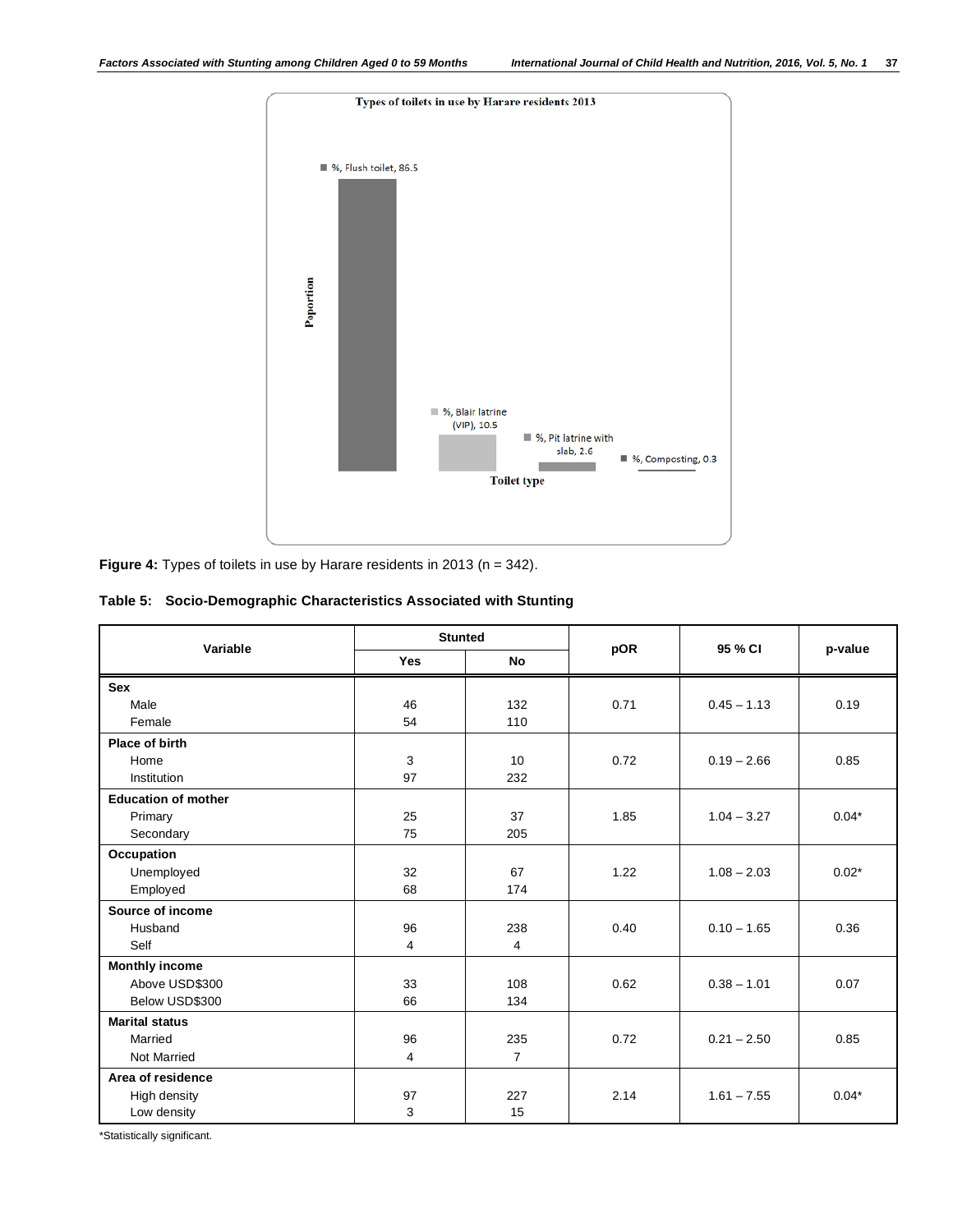#### **Table 6: Individual Child Characteristics Associated with Stunting**

| Variable                         | <b>Stunted</b> |           |      | 95 % CI       |         |  |
|----------------------------------|----------------|-----------|------|---------------|---------|--|
|                                  | <b>Yes</b>     | <b>No</b> | pOR  |               | p-value |  |
| <b>Gestation period</b>          |                |           |      |               |         |  |
| Full term                        | 92             | 230       | 0.60 | $0.24 - 1.52$ | 0.40    |  |
| Pre-term                         | 8              | 12        |      |               |         |  |
| Illness in last 2 weeks          |                |           |      |               |         |  |
| Yes                              | 43             | 113       | 0.86 | $0.54 - 1.38$ | 0.61    |  |
| <b>No</b>                        | 57             | 129       |      |               |         |  |
| <b>Ever admitted to Hospital</b> |                |           |      |               |         |  |
| Yes                              | 12             | 28        | 1.04 | $1.01 - 2.14$ | $0.04*$ |  |
| <b>No</b>                        | 88             | 214       |      |               |         |  |
| Ever breast fed                  |                |           |      |               |         |  |
| Yes                              | 98             | 237       | 1.03 | $0.19 - 5.42$ | 0.70    |  |
| <b>No</b>                        | $\overline{2}$ | 5         |      |               |         |  |
| Time first put to breast         |                |           |      |               |         |  |
| After first hour                 | 41             | 93        | 1.11 | $1.09 - 1.80$ | $0.03*$ |  |
| Within first hour                | 57             | 144       |      |               |         |  |
| Age stopped breastfeeding        |                |           |      |               |         |  |
| More than 24 months              | 1              | 3         | 0.78 | $0.08 - 7.70$ | 0.73    |  |
| Less than 24 months              | 50             | 117       |      |               |         |  |
| Fed food before 6 months         |                |           |      |               |         |  |
| Yes                              | 28             | 55        | 1.30 | $1.17 - 2.21$ | $0.01*$ |  |
| <b>No</b>                        | 72             | 184       |      |               |         |  |
| <b>Birth weight</b>              |                |           |      |               |         |  |
| Less than 2 500g                 | 93             | 218       | 1.46 | $1.29 - 3.51$ | $0.02*$ |  |
| More than 2 500g                 | $\overline{7}$ | 24        |      |               |         |  |

\*Statistically significant.

#### **Table 7: Household and Community Characteristics Associated with Stunting**

| Variable                                | <b>Stunted</b> |     | pOR  | 95 % CI       |         |  |
|-----------------------------------------|----------------|-----|------|---------------|---------|--|
|                                         | <b>Yes</b>     | No  |      |               | p-value |  |
| House hold dietary diversity food score |                |     |      |               |         |  |
| < 5                                     | 26             | 59  | 1.07 | $1.01 - 1.84$ | $0.01*$ |  |
| $6+$                                    | 68             | 165 |      |               |         |  |
| Drinking water treatment                |                |     |      |               |         |  |
| Yes                                     | 35             | 98  | 0.79 | $0.45 - 1.28$ | 0.41    |  |
| No                                      | 65             | 144 |      |               |         |  |
| Child stool disposal                    |                |     |      |               |         |  |
| Toilet use                              | 6              | 28  | 0.49 | $0.20 - 1.22$ | 0.17    |  |
| Non toilet use                          | 94             | 214 |      |               |         |  |

\*Statistically significant.

Harare as a metropolitan city has sewer systems with flush toilets 296 (86.5%). However some respondents indicated they have been without water for periods spanning years, hence they constructed Blair toilets or pit latrines that is 36 (10.5%) and 9 (2.6%).

From the univariate analysis factors, Tables **5-7** residing in high density (OR = 2.1495% CI 1.61-7.55)), having an unemployed caregiver (OR =  $1.2295\%$  CI 1.08-2.03) and having a mother with primary education (OR = 1.8595% CI 1.04-3.27) were significantly associated with stunting. In particular residing in high density areas increased the risk of child stunting by 21%, while having an unemployed caregiver increased the risk by 12% and having a mother with primary education increased child stunting risk by 19%.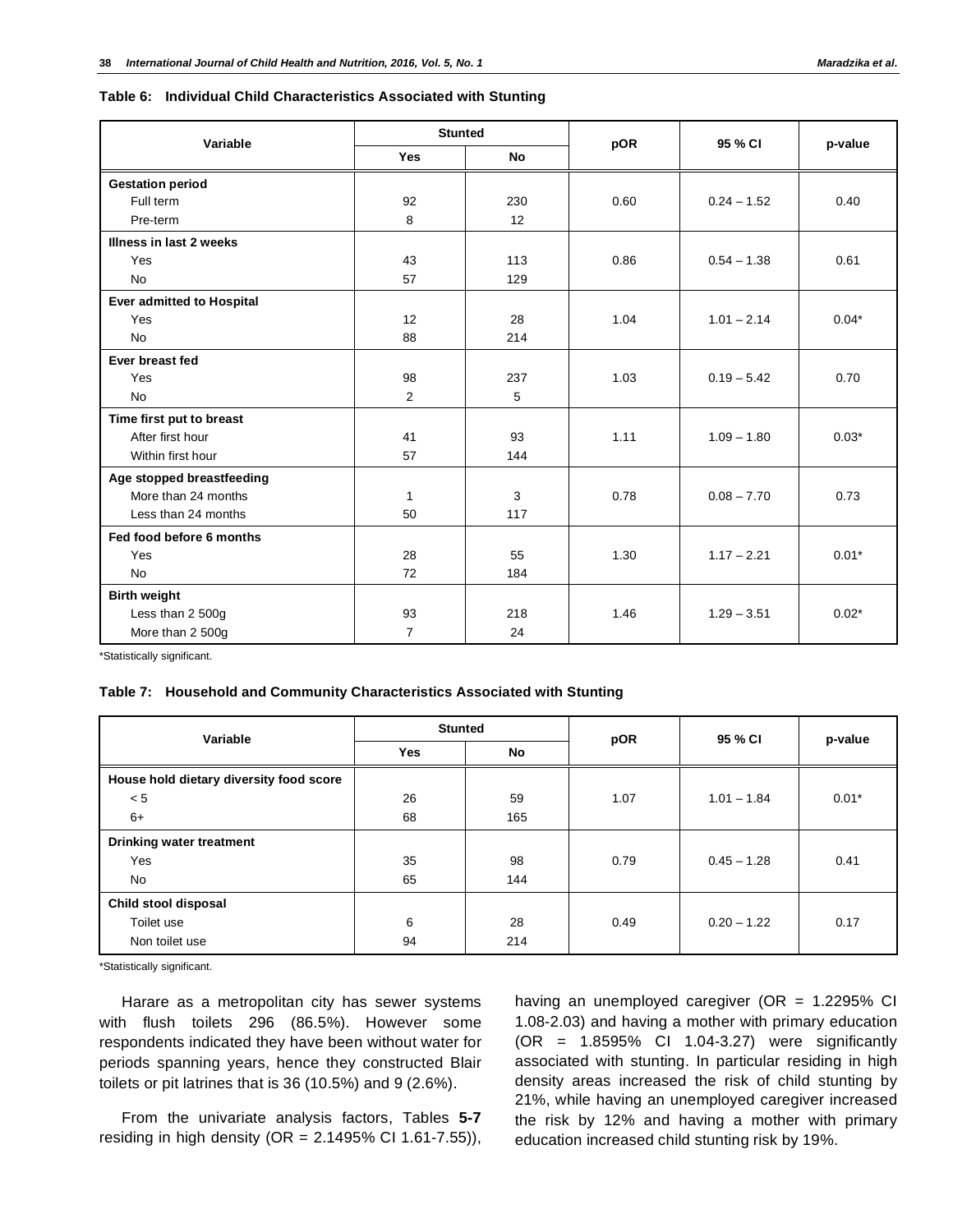#### **Table 8: Distribution of Characteristics Related to Access to Health Service (n = 342)**

| Variable                          | Frequency | $\frac{9}{6}$ |
|-----------------------------------|-----------|---------------|
| <b>Consultation fees</b>          |           |               |
| Free                              | 260       | 76            |
| Less than USD\$5                  | 24        | 7             |
| <b>USD\$5 - USD\$10</b>           | 56        | 16.4          |
| USD\$10 - USD\$20                 | 2         | 0.6           |
| Distance to nearest health centre |           |               |
| Less than 10 minutes              | 64        | 18.9          |
| $10.1 - 20$ minutes               | 100       | 29.5          |
| $20.1 - 30$ minutes               | 105       | 31.0          |
| $>$ 30.1 minutes                  | 70        | 20.6          |

#### **Table 9: Distribution of Community Characteristics (n = 342)**

| Variable                           | Frequency | %              |  |
|------------------------------------|-----------|----------------|--|
| Water treatment at household level |           |                |  |
| Yes                                | 133       | 38.9           |  |
| No                                 | 209       | 61.1           |  |
| Common water treatment methods     |           |                |  |
| Boiling                            | 38        | 27.9           |  |
| Chlorination using solutions       | 27        | 19.9           |  |
| Use of tablets                     | 69        | 50.7           |  |
| Solar disinfection                 | 2         | 1.4            |  |
| Child stool disposal at household  |           |                |  |
| Child used toilet                  | 44        | 12.9           |  |
| Parent/guardian put into toilet    | 264       | 77.2           |  |
| Put into drain                     | ⇁         | $\overline{2}$ |  |
| Thrown in garbage                  | 25        | 7.3            |  |
| <b>Buried</b>                      | 2         | 0.6            |  |

Ever being admitted to hospital ( $OR = 1.04,95\%$  CI 1.01-2.14), being put to breast after 1 hour (OR = 1.11,95% CI 1.09-1.80), having complement feeds before 6 months of age (OR = 1.30, CI95%1.17-2.21), and a child birth weight of less than 2500 grammes (OR = 1.46,95% CI 1.29-3.51) were significantly associated with child stunting. In particular ever being admitted to a hospital increased risk of child stunting by 10%, having complementary feeds before 6 months increased child stunting risk by 13%, and low birth weight increased child stunting risk by 15%.

Having a household dietary diversity score of less than 5 out of 10 was a statistically significant risk factor to child stunting. Drinking treated water at household level was protective of stunting but this was not statistically significant.

Stratified analysis was carried out for a number of child variables and maternal elements to check for effect modification and control for possible confounding. After controlling for confounding, only mother's education remained statistically significant. Having a caregiver who completed secondary education reduced the child risk of stunting by 49% (Adjusted POR 0.49 95% CI (0.26 – 0.94).

### **DISCUSSION**

The study aimed to establish the prevalence and risk factors for stunting in Harare city. The study found out that (29.2%) of children aged  $0 - 59$  months were stunted. Compared to the year 2012, this demonstrated a 1% increase in the prevalence of stunting. Our findings of 29% prevalence are consistent with the classification of Zimbabwe as a medium to high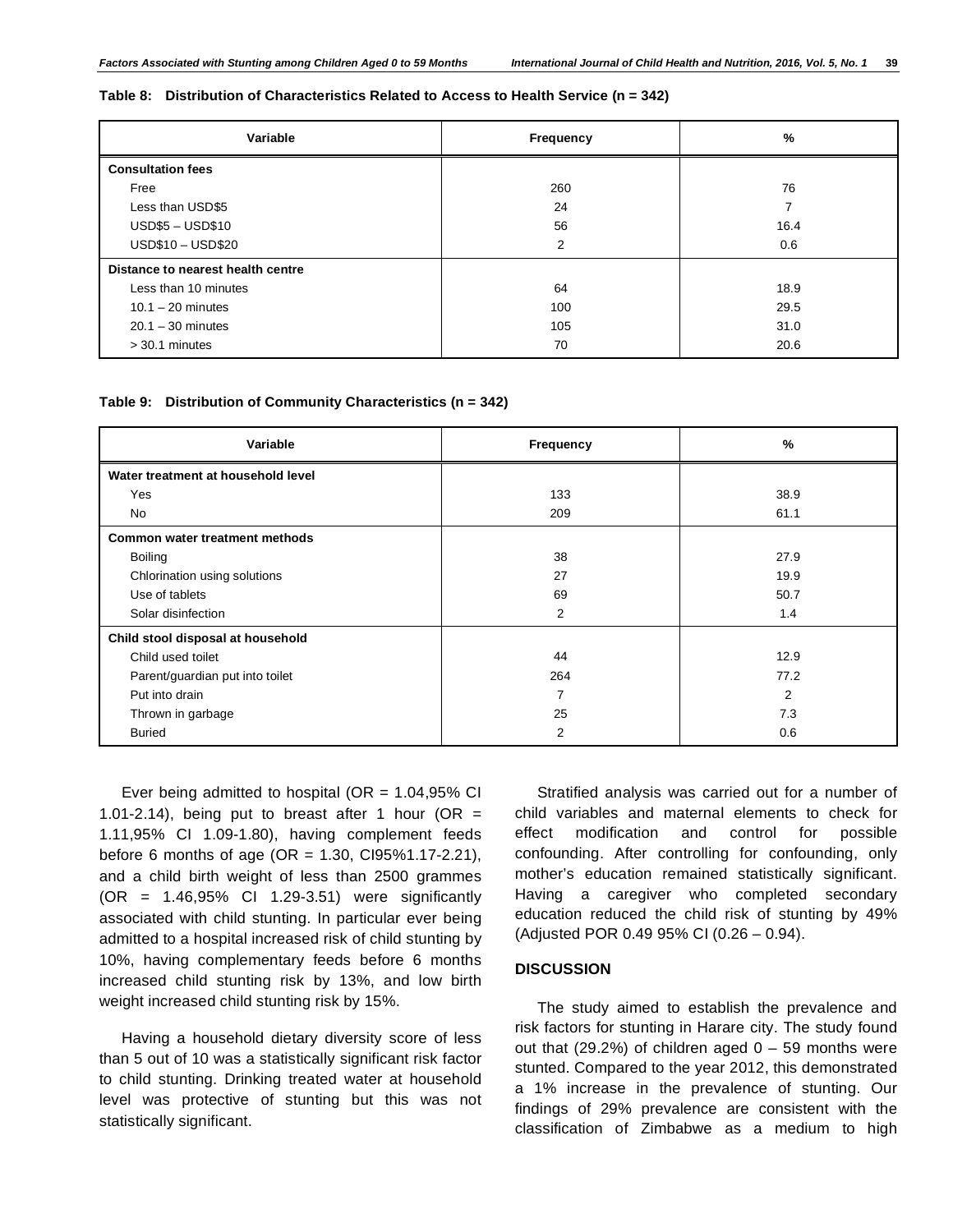# **Table 10: Distribution of Socio-Demographic Characteristics of Mothers/Caregivers (n = 342)**

| Variable                              | Frequency      | $\%$         |
|---------------------------------------|----------------|--------------|
| Education                             |                |              |
| None                                  | 7.0            | 2.0          |
| Primary                               | 55             | 16           |
| Secondary                             | 271            | 79.2         |
| Tertiary                              | 9.0            | 2.6          |
| Occupation                            |                |              |
| Formal employment                     | 21             | 6.2          |
| Informal employment                   | 78             | 22.9         |
| Unemployed                            | 242            | 71.0         |
| Source of income                      |                |              |
| Husband                               | 334            | 97.7         |
| Self                                  | 8              | 2.3          |
| <b>HIV status</b>                     |                |              |
| Positive                              | 34             | 9.9          |
| Negative                              | 289            | 84.5         |
| Unknown                               | 19             | 5.6          |
|                                       |                |              |
| <b>Household income</b><br>< USD\$100 | 39             | 11.4         |
|                                       | 161            | 47.2         |
| USD\$101-USD\$300                     |                |              |
| USD\$301 - USD\$600                   | 105            | 30.8         |
| > USD\$601                            | 36             | 10.6         |
| Residence                             |                |              |
| High                                  | 307            | 89.8         |
| Medium                                | 10             | 2.9          |
| Low                                   | 8              | 2.3          |
| Peri-urban                            | 11             | 3.2          |
| Rural                                 | 6              | 1.8          |
| <b>Marital status</b>                 |                |              |
| Married monogamous                    | 309            | 90.4         |
| Married polygamous                    | 6              | 1.8          |
| Single never married                  | $\overline{4}$ | 1.2          |
| Cohabiting                            | 16             | 4.7          |
| Divorced/separated                    | 6              | 1.8          |
| Widowed                               | $\mathbf{1}$   | 0.3          |
| Age at first child                    |                |              |
| $15 - 19$                             | 118            | 34.5         |
| $20 - 24$                             | 175            | 51.2         |
| $25 - 29$                             | 41             | 12.0         |
| $30 - 34$                             | $\,6$          | $1.8\,$      |
| $35 - 39$                             | $\mathbf{1}$   | $0.3\,$      |
| $40+$                                 | $\mathbf{1}$   | $0.3\,$      |
|                                       |                |              |
| Age at current child<br>$18 - 20$     | 47             | 13.7         |
| $20 - 24$                             |                |              |
| $25 - 29$                             | 118<br>83      | 34.5<br>24.3 |
|                                       |                |              |
| $30 - 34$                             | 67             | 19.6         |
| $35 - 39$                             | 15             | 4.4          |
| $40 - 44$                             | 11             | $3.2\,$      |
| $45+$                                 | $\mathbf{1}$   | 0.3          |

stunting country according to the WHO [5]. Furthermore prevalence established is almost similar to the ZDHS [8] 2010/11 stunting prevalence for Harare which stands at 28.3%.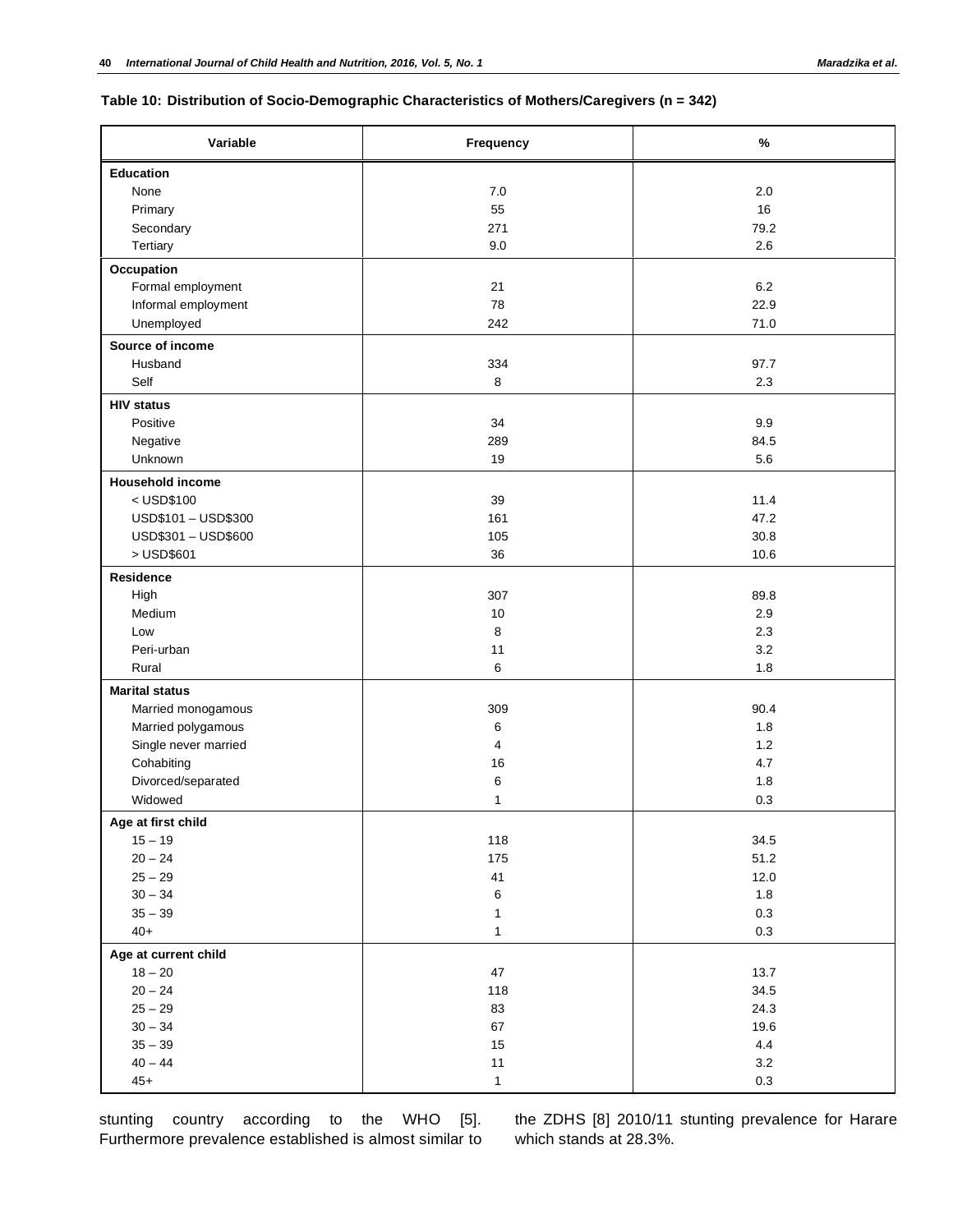The main statistically significant risk factors for stunting found from the study were: the mother having had only primary education, being unemployed, a child being admitted to a hospital, a child who was put to breast after 1 hour of birth, a birth weight of 2 500 grammes and less and a household dietary diversity score of less than 5 out of a possible 10. Significant protective factors to stunting identified from the study were: being married, having the husband as the main source of income, a household monthly income of more than USD\$300 and drinking treated water/clean water at household level.

The insignificant protective factors were: gender being male, home deliveries, having a full gestational term for the child and stopping breast feeding after 24 months of age. It must however be noted that all study children had up to date vaccination statuses hence vaccination was not analyzed in this current study.

In the current study, being from the less privileged groups was a risk factor initially but disappeared in subsequent multivariate analysis. The effects of income are known to be mediated through other underlying determinants. These findings are consistent with findings of a study on stunting in Libya by Taguri, A.E. *et al*. [15]. These factors determine the ability of the family to combine their knowledge, resources and patterns of behaviour, to promote, recover or maintain health status and to cope with a difficult environment. Such factors include parental education, psychosocial stimulation and household environment. People living in urban areas are supposed to be provided with better access to health services, education and other social support systems which are no longer readily available or easily accessible to residents in Harare in the last decade due to economic decline and over population.

Lack of education was shown to be a significant risk factor to stunting. This is consistent with a study conducted in Ethiopia by Christiansen [16] which concluded that a child with a caregiver with less than 12 years of schooling was at highest risk of stunting POR 3.2 at 95% CI (2.9 – 3.89). In agreement with most studies low maternal education was a major determinant of stunting in the study. These findings are further supported by Mandrefo *et al*. [11] who identified that undernutrition was significantly associated with poor education of the father and having more than four children born to the mother.

Expectedly, as the duration of mother's education increases, her finances and consequent contribution to the family income also increase. This places the family at a higher social class and, therefore, better nutritional status. In addition, educated mothers are more likely to make decisions that improve child nutrition and health. An educated woman is more likely to send all her children to school, thereby breaking the chain of ignorance; making better use of the childhood survival strategies, such as sufficient breastfeeding, immunization, household oral rehydration therapy, and family planning.

The occupational status of the mother, specifically being unemployed was a significant risk factor for child stunting. This can be linked to lack of education which results in women having a low socioeconomic status. This affirms B. Teshome *et al*. [13] findings in their study on magnitude of stunting in children less than five years of age in food surplus region of Ethiopia. They found that unemployed women were almost two times likely to have a stunted child than their economically privileged counterparts OR 1.98 (95% CI 1.21 – 2.86) [13].

Area of residence was shown to have an influence on stunting. Residing in high density was shown to be a risk factor for stunting in the study. This affirms what R.A. Ricci, *et al*. [17] concluded whereby place of residence can be used as a proxy for economic status. In a similar study the finding Kandala *et al.* [12] in the democratic Republic of Congo confirmed that living in a rural area within certain environmental cultural settings impacted upon nutritional status where those in rural poor areas were stunted compared to the urban group.

According to the study high density residence entailed overcrowding, inadequate water and sanitation facilities. This sustained exposure of children to adverse environments (poor water and sanitation) retards child linear growth. Findings from a study by Zere and McIntyre [14].

 To identify the burden of socio economic inequalities on U5 nutritional status support the above findings since stunting was found to be related to poor socio economic status of households in the Eastern Cape and Northern Provinces which are known to have a poor socio economic status.

According to this current study being male was shown to be an insignificant protective factor to stunting. This is plausible as it is consistent with Teshome *et al.* [13] studies in Ethiopia which showed that female children are at a higher risk of stunting than male children.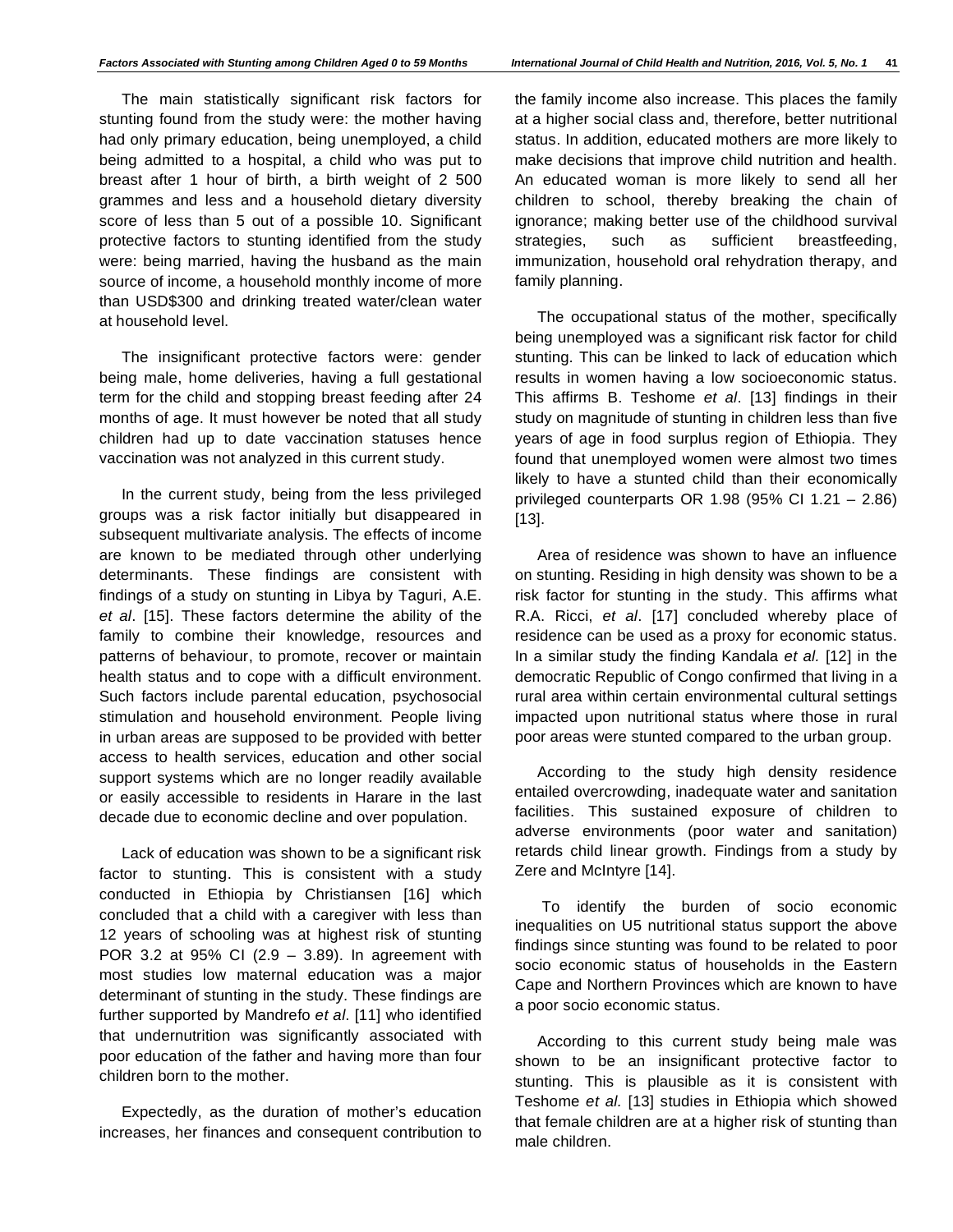Place of birth, specifically home delivery was shown to be a protective factor to stunting. This statistically insignificant factor is not credible as it disagrees with findings on studies conducted on chronic malnutrition. To authenticate this, A. Rayan *et al*. [18] in his study in Bangladesh proved that children delivered at home under traditional delivery systems without medical care had a higher risk of stunting. This was largely attributed to the fact that in medical set ups health education on complications; maternal and child nutrition and best feeding practices is given which may have positive outcomes on maternal and child health.

The father as the main source of income was shown to be a protective factor. Though insignificant, this is in harmony with findings by Christiansen [16] where father's education emerged as an important factor associated with stunting. Their analysis concluded that children whose fathers are educated were less likely to be stunted compared to children with uneducated fathers. This was because fathers are the main income earners and decision-makers, thus their education plays an important role in ensuring they provide better nutrition for their families. Fathers may have an advantage in accessing a better job and thus increasing family income. Adored and Abiola [19] Assessed factors related to nutritional status of children under five. The prevalence of stunting was found to be 12.5%. Factors such as household size, low educational status of the mother negatively correlated with nutritional status of the child. Higher educational status of the mother, hygienic practices in food preparation were positively correlated with the nutritional status of the child.

Marital status was shown to be protective from stunting. This insignificant characteristic is paradoxical solely due to the factors that studied marriage in relation to stunting focused on monogamous and polygamous marital unions. According to Senbanjo *et al*. [20], polygamy was shown to be a risk factor for stunting in such studies as there may be competition for nutritional resources within this largely predominant African custom.

Though insignificant, monthly income of more USD\$300.00 was shown to be protective to stunting in the study. This is consistent with findings from a study by Orach [21] in Ghana on the effect of economic inequality on chronic childhood undernutrition in Ghana. He found that children from the poorest quintile of households are more than twice as likely to suffer from stunting compared to children from the richest quintile.

Amongst the child characteristics associated with stunting, time first put to breast was found to a statistically significant factor. In essence being put to breast after 1 hour is a risk factor. This concurs with studies in Ethiopia by B. Teshome [13] which indicated that babies who did not receive colostrum were at a higher risk for stunting. This was attributed to assertions that infants who do not receive colostrum may have high incidence, duration and severity of illnesses such as diarrhoea.

Giving children complementary feeds before they reach six months of age was also a significant risk factor in the study. This is in agreement with other studies where prominence of other food materials before 3 months was among feeding practices explaining risk of stunting. Ayaya [22] in Ethiopia showed that children who received complements before 6 months were found to be at a significantly higher risk of stunting than those who did not.

Low birth weight was established to be a significant risk factor for stunting. This affirms the finding by [23] where the prevalence of stunting, especially among children less than 2 years of age, reflected the prevalence of low birth weight in a population. This influence of birthweight on child linear growth confirms other findings that showed links between birth weight and growth through infancy and beyond.

Amongst the plausible yet insignificant child characteristics analyzed was history of illness in the last 2 weeks for the child. Not being ill is protective of stunting according to this study. This is in tandem with findings of other studies where incidence of diarrhoea is negatively associated with stunting. Guerrand *et al*. [24] reviewed the evidence relating to the association between stunting and episodes of diarrhoea. They noted that a large proportion of populations in the world live in absolute poverty. This situation is further exacerbated by lack of access to clean water and safe sanitation. These communities experience high episodes of diarrhoea among the under five children. Diarrhoea in turn contributes to an impoverished gut which reduces the absorption of nutrients which in turn results in malnutrition and stunting of the child under five. The cycle of diarrhoea malnutrition perpetually contributes to chronic malnutrition thus demonstrating the reciprocity of disease and the environment in form of social determinants of health.

According to this study age at which a child is stopped breastfeeding if more than 24 months was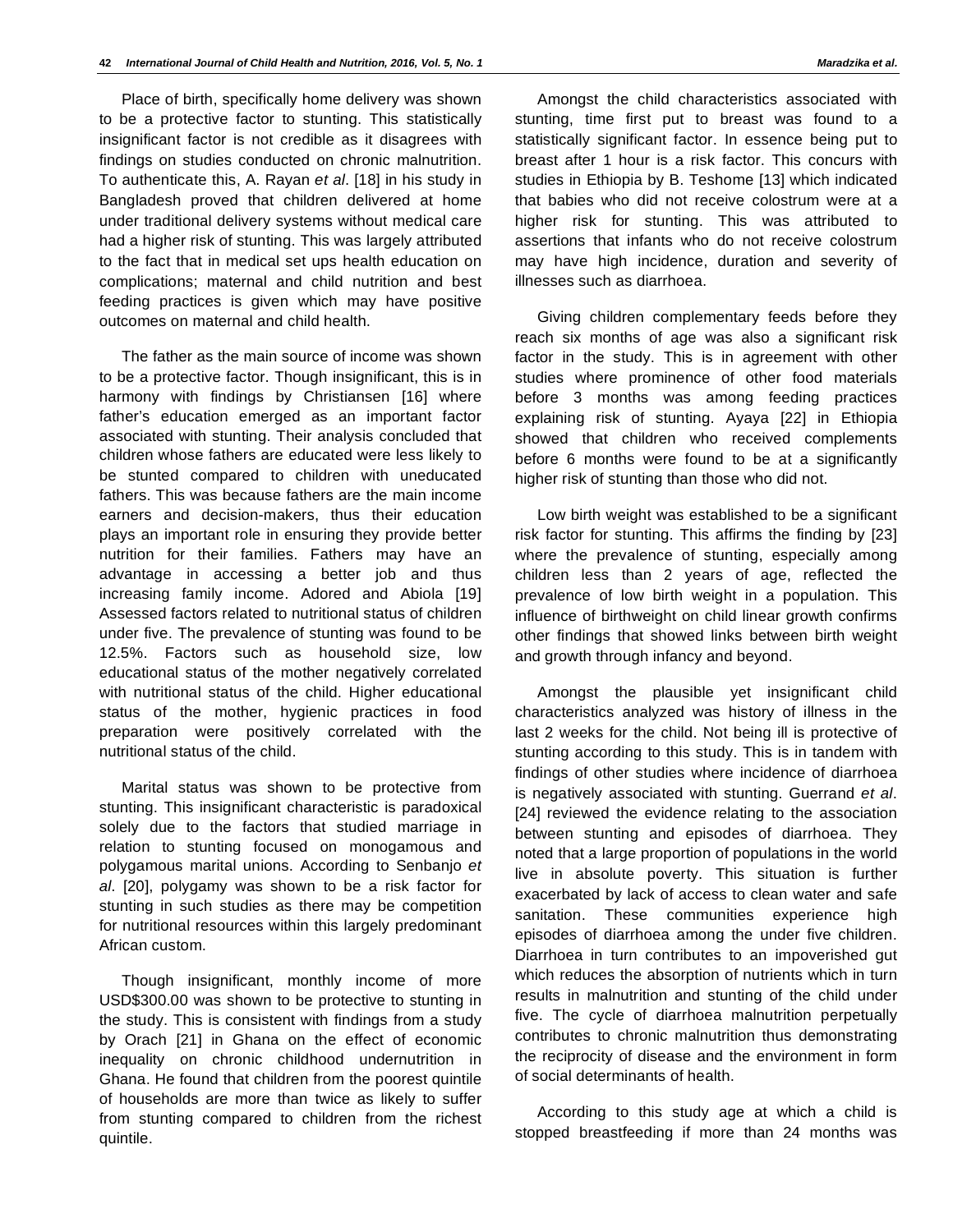shown to be protective to stunting. This however is divergent with B. Teshome *et al*. [13] findings where their study revealed that prolonged breastfeeding is indeed a risk factor for stunting. It was paradoxical children breastfed for more than 2 years were at increased risk of stunting than those who did not receive breast milk beyond 2 years.

In as far as household and community characteristics, household dietary diversity that is a total food score of less than 5 out of a possible 10 was revealed to be a risk factor. This concurs with other studies in the developing regions where diets are mainly cereal based. Thus complements given to children are plant sources and conversely feeding with animal sources is low, so is the vegetable and fruit consumption thus consequently children fail to access enriched complementary diets.

Notable plausible insignificant household and community factors were drinking treated water at household level and use of proper sanitary facilities. These factors were shown to be protective form stunting. This is in accordance with findings by Judith A. Ricci [17] in Philippines who found out that continued exposure to adverse environmental conditions over an extended period of time retards child linear growth.

# **CONCLUSIONS**

The study aimed to establish the prevalence of stunting and the factors associated with stunting In addition also aimed at establishing the specific determinants of stunting at household and community level so as to provide recommendations for interventions in the City of Harare.

The findings have provided a very worrying trend in terms of the prevalence of stunting among the 0-59 month age group which is clearly on the increase as shown by various studies. This is reflected by the fact that the findings indicate that (29.2%) of children aged 0 – 59 months were stunted. This shows an increase of 1 % since 2012. The status of stunting is not getting any better since Zimbabwe is already classified by WHO as being in the medium range 30-39.9% which in global stunting. The ZDHS [6] carried out every five years also confirms prevalence of stunting to be at 29% for children U5 years (0-59) months in Harare. The findings show that malnutrition is getting worse. The findings however show that the factors that are associated with stunting ca be addressed through improving the environment by addressing social

determinants of health such as poor access to clean water and access to employment. It is also worrying that the risk factors in the overall framework of social determinants of health are currently being exacerbated by the poor economic situation which has devastated Zimbabwe in the past decade. The study was carried out in the high density suburbs where inequalities in social determinants of health such as: housing, access to water, education and employment are normally found. It is our hope that the inclusion of the Nutrition cluster in the current Zimbabwe Economic blue print ZIMASSET [25] will facilitate the improvement of household and country food security through improved agricultural methods and economic reform and general improvement in institutional and economic governance at all levels.

# **COMPETING INTERESTS**

The authors declare no competing interest.

#### **AUTHORS CONTRIBUTION**

All authors contributed equally to the process.

# **LIST OF ABBREVIATIONS**

| BMI        | = Body Mass Index                                                                   |
|------------|-------------------------------------------------------------------------------------|
| CI.        | $=$ Confidence Interval                                                             |
| DCM        | = Department of Community Medicine                                                  |
| JREC       | = Joint Parirenyatwa Hospital and College<br>of Health Sciences Research Committee. |
| HCH        | = Harare City Health                                                                |
| MUAC       | = Mid Upper- Arm Circumference                                                      |
| MRCZ       | - Medical Research Council of Zimbabwe                                              |
|            | MOHCW = Ministry of Health and Child Care                                           |
| OR.        | = Odds Ratio                                                                        |
|            | $UNICEF = United Nations Children's Fund$                                           |
| WA.        | = Weight for Age                                                                    |
| WH.        | $=$ Weight for Height                                                               |
| <b>WHO</b> | = World Health Organization                                                         |
| ZDH        | = Zimbabwe Demographic Health Survey                                                |
|            |                                                                                     |

# **REFERENCES**

[1] Grantham-McGregor S, Cheung YB, Cueto S, *et al*. Developmental potential in the first 5 years for children in